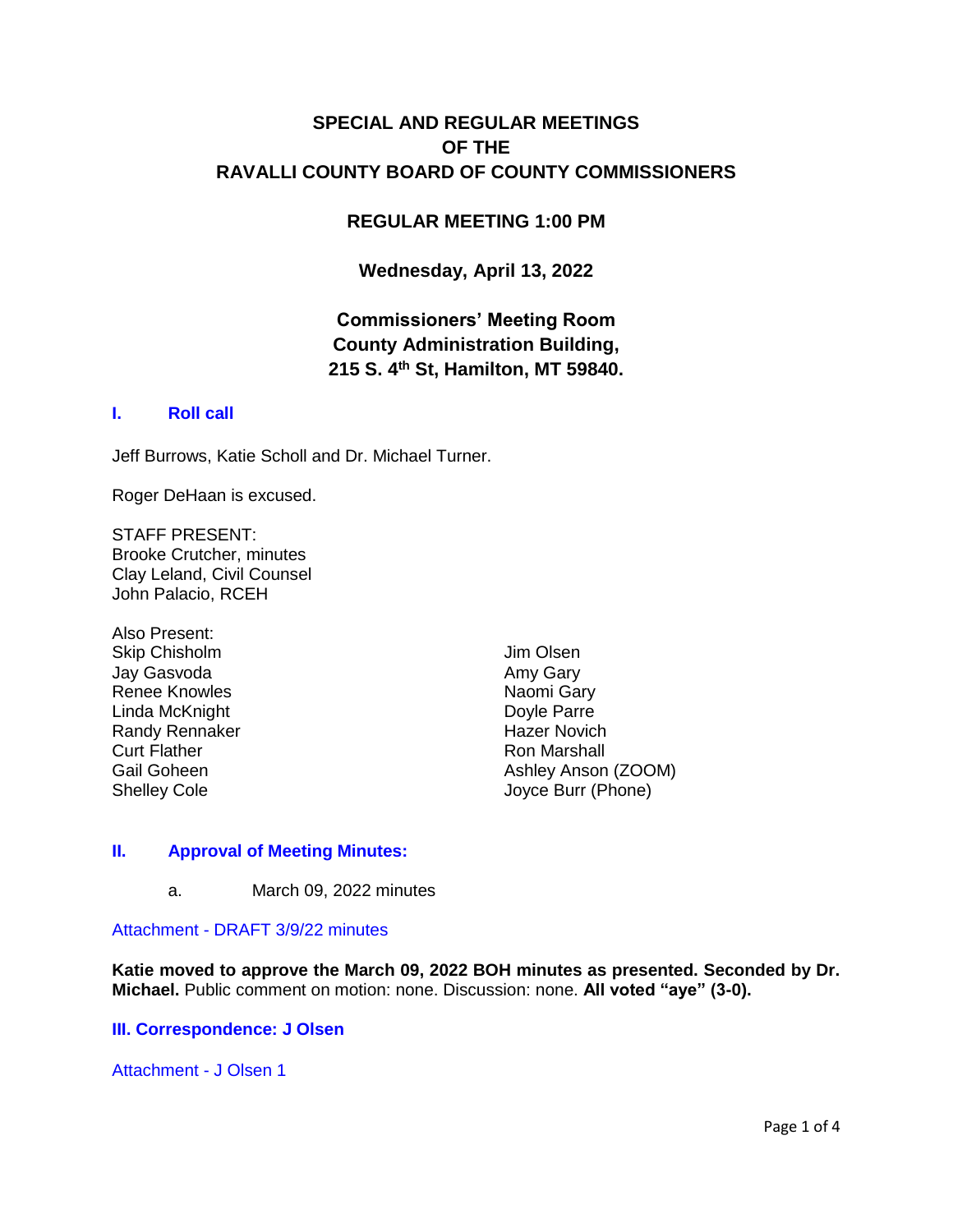[Attachment -](http://ravalli-mt.granicus.com/DocumentViewer.php?file=ravalli-mt_88a1f156684159701e8e42d76ee39710.pdf) J Olsen 2

[Attachment -](http://ravalli-mt.granicus.com/DocumentViewer.php?file=ravalli-mt_b9611e06b6ce883edb8059398c1838f4.pdf) J Olsen 3

#### **IV. [Department Reports:](http://ravalli-mt.granicus.com/wordlinkreceiver.php?clip_id=0ab9f419-3d93-429f-bc5c-32815c38b1da&meta_id=85a85e50-975d-4e59-9bef-13363bd25384&time=66)**

1. Health Officer

None.

2. [Public Health Nurse's Report](http://ravalli-mt.granicus.com/wordlinkreceiver.php?clip_id=0ab9f419-3d93-429f-bc5c-32815c38b1da&meta_id=a509f089-00f6-403d-aa9f-d1297e0a715a&time=71)

[Attachment -](http://ravalli-mt.granicus.com/DocumentViewer.php?file=ravalli-mt_367b8356bc0a96b622fc1788ce3bbd7d.pdf) PHN 1

[Attachment -](http://ravalli-mt.granicus.com/DocumentViewer.php?file=ravalli-mt_2e0e8fe88fa64b1c192010fbb2b29023.pdf) PHN 2

None.

3. [MTUPP Report](http://ravalli-mt.granicus.com/wordlinkreceiver.php?clip_id=0ab9f419-3d93-429f-bc5c-32815c38b1da&meta_id=3fdd49ee-dfef-4681-9e8b-d8338810569b&time=77)

None.

4. [Environmental Health Report](http://ravalli-mt.granicus.com/wordlinkreceiver.php?clip_id=0ab9f419-3d93-429f-bc5c-32815c38b1da&meta_id=170a08cb-14c6-4ccc-b06b-2366cc718eee&time=97)

Present: John Palacio, RCEH

Public comment: Skip Chisholm Jim Olsen

#### **V. [New Business:](http://ravalli-mt.granicus.com/wordlinkreceiver.php?clip_id=0ab9f419-3d93-429f-bc5c-32815c38b1da&meta_id=96832a76-775b-449c-a28e-194b7ac0ed11&time=661)**

1. [Variance request: Anson/Gary for 914 & 946 Fox Raven Hollow in Corvallis:](http://ravalli-mt.granicus.com/wordlinkreceiver.php?clip_id=0ab9f419-3d93-429f-bc5c-32815c38b1da&meta_id=20e7135b-7711-4aa3-b3f4-c0914cbadf79&time=663)  [Vary from specific requirements of non-degradation analysis per ARM](http://ravalli-mt.granicus.com/wordlinkreceiver.php?clip_id=0ab9f419-3d93-429f-bc5c-32815c38b1da&meta_id=20e7135b-7711-4aa3-b3f4-c0914cbadf79&time=663)   $17.36.913(1)(e) -$  John P.

#### [Attachment -](http://ravalli-mt.granicus.com/DocumentViewer.php?file=ravalli-mt_0dc7479a741a27c56df762708ca18790.pdf) Legal Ad

Present: Amy Gary, property owner Gail Goheen, property owner Ashley Anson, property owner (ZOOM)

COL: 1A: Not Satisfied 1B: Satisfied 1C: Satisfied 1D: Satisfied 1E: Not Satisfied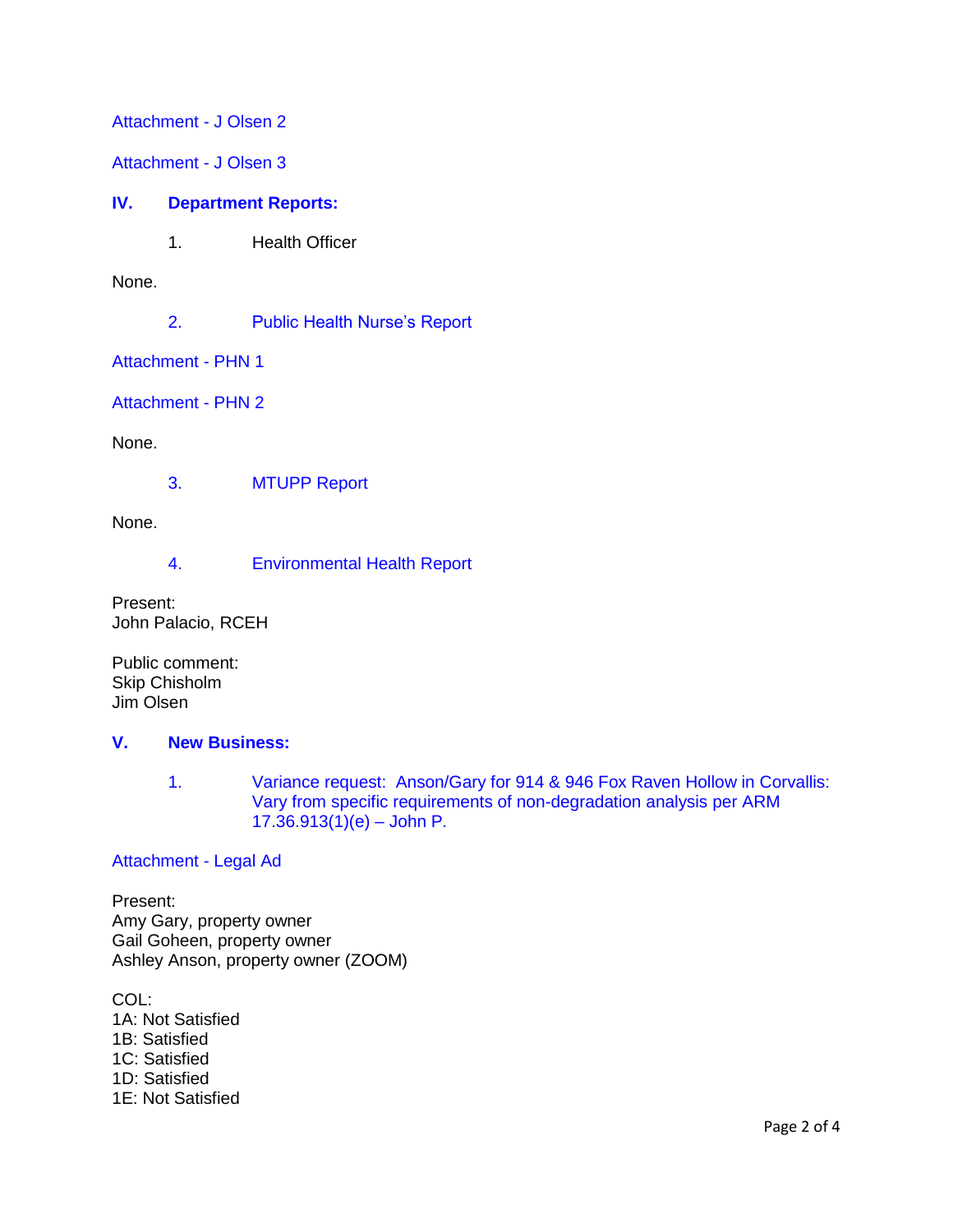- 1F: Not Satisfied
- 1G: Satisfied
- 2: Satisfied
- 3: Satisfied 4: Not Satisfied
- 
- 5: Satisfied

## **BOH consensus: Variance request denied.**

2. Variance request: L Goracke [for 595 S. Water Street in Darby: Vary from](http://ravalli-mt.granicus.com/wordlinkreceiver.php?clip_id=0ab9f419-3d93-429f-bc5c-32815c38b1da&meta_id=c906148f-8c41-40dd-a5b5-3bb9c432b182&time=9417)  [RC Wastewater Regulations 1.6.3 and allow camping for more than 180 days](http://ravalli-mt.granicus.com/wordlinkreceiver.php?clip_id=0ab9f419-3d93-429f-bc5c-32815c38b1da&meta_id=c906148f-8c41-40dd-a5b5-3bb9c432b182&time=9417)  [during a calendar year. –](http://ravalli-mt.granicus.com/wordlinkreceiver.php?clip_id=0ab9f419-3d93-429f-bc5c-32815c38b1da&meta_id=c906148f-8c41-40dd-a5b5-3bb9c432b182&time=9417) John P.

## [Attachment -](http://ravalli-mt.granicus.com/DocumentViewer.php?file=ravalli-mt_07844e1f6df122f03e366e5209e79082.pdf) Legal Ad

Present: Lyle Goracke Public Comment: Renee Knowles Randy Rennaker

## **BOH consensus: Continue to next meeting May 11, 2022, application was not complete.**

3. [Variance request: Sharon Florence for 641 W Shoshone Drive in Hamilton:](http://ravalli-mt.granicus.com/wordlinkreceiver.php?clip_id=0ab9f419-3d93-429f-bc5c-32815c38b1da&meta_id=0775d497-5a21-4f57-adf2-ccc400bedc46&time=11224)  [Vary from WW Regulations 4.4.2 and allow the submittal of as-built plans](http://ravalli-mt.granicus.com/wordlinkreceiver.php?clip_id=0ab9f419-3d93-429f-bc5c-32815c38b1da&meta_id=0775d497-5a21-4f57-adf2-ccc400bedc46&time=11224)  [from someone other than the designer of the designed WW system. –](http://ravalli-mt.granicus.com/wordlinkreceiver.php?clip_id=0ab9f419-3d93-429f-bc5c-32815c38b1da&meta_id=0775d497-5a21-4f57-adf2-ccc400bedc46&time=11224) John [P.](http://ravalli-mt.granicus.com/wordlinkreceiver.php?clip_id=0ab9f419-3d93-429f-bc5c-32815c38b1da&meta_id=0775d497-5a21-4f57-adf2-ccc400bedc46&time=11224)

### **BOH Consensus: Continue this agenda item to May 11, 2022 BOH. Property owner was not present at the meeting.**

4. [Discussion with possible decision on Compliance Order for Parcel #](http://ravalli-mt.granicus.com/wordlinkreceiver.php?clip_id=0ab9f419-3d93-429f-bc5c-32815c38b1da&meta_id=cfe9385f-0a7b-4377-b511-59ecbbc9113c&time=11315)  [1108610, NHN Lick Creek Rd.,](http://ravalli-mt.granicus.com/wordlinkreceiver.php?clip_id=0ab9f419-3d93-429f-bc5c-32815c38b1da&meta_id=cfe9385f-0a7b-4377-b511-59ecbbc9113c&time=11315) Hamilton. – John P.

## **BOH Consensus: Continue this agenda item to May 11, 2022 BOH.**

5. [Discussion with decision: Bitterroot Health Stevensville construction project](http://ravalli-mt.granicus.com/wordlinkreceiver.php?clip_id=0ab9f419-3d93-429f-bc5c-32815c38b1da&meta_id=b819563f-03fc-4be8-a6c3-44761649822a&time=11359)  [\(Highway 93\)](http://ravalli-mt.granicus.com/wordlinkreceiver.php?clip_id=0ab9f419-3d93-429f-bc5c-32815c38b1da&meta_id=b819563f-03fc-4be8-a6c3-44761649822a&time=11359)

## **BOH Consensus: No action needed.**

- **VI. [Old Business:](http://ravalli-mt.granicus.com/wordlinkreceiver.php?clip_id=0ab9f419-3d93-429f-bc5c-32815c38b1da&meta_id=50537e17-beda-4446-bcfe-45d621568afc&time=11388)**
	- 1. [Complaint for 5194 Eastside Hwy Stevensville, MT –](http://ravalli-mt.granicus.com/wordlinkreceiver.php?clip_id=0ab9f419-3d93-429f-bc5c-32815c38b1da&meta_id=e41786d4-4198-4a88-9aeb-2aa53f6f821e&time=11407) John P (continued from [Feb. 09, 2022 and March 09, 2022\)](http://ravalli-mt.granicus.com/wordlinkreceiver.php?clip_id=0ab9f419-3d93-429f-bc5c-32815c38b1da&meta_id=e41786d4-4198-4a88-9aeb-2aa53f6f821e&time=11407)

Present: Doyle Perry